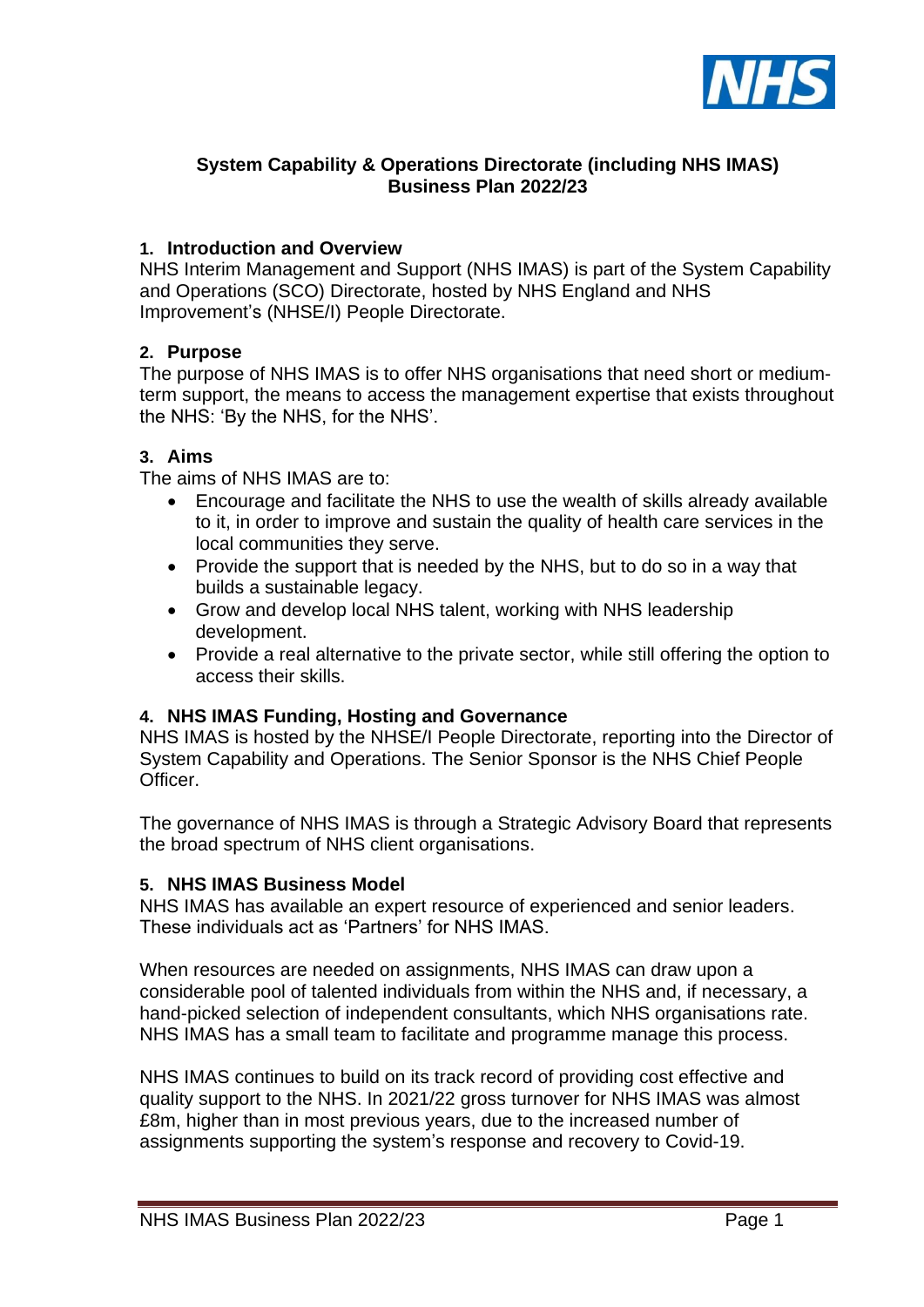

Costs for NHS IMAS are benchmarked against private sector alternatives and it is estimated the equivalent cost to the NHS would have been almost £11.5m at prevailing market rates. Therefore, it is estimated that NHS IMAS saved the NHS almost £3.5m during 2021/22. Savings anticipated for 2022/23 are expected to be in line with the operating model of providing on average between 150 – 170 live assignments with anticipated savings of £3.5m.

The System Capability and Operations Directorate is responsible for four key areas, utilising NHS IMAS and its systems and processes to deliver for NHSE/I and the NHS as a whole.

The four areas are:

- NHS IMAS Core Offer
- Talent Management.
- Flexible Resourcing for NHSE/I
- NHSE/I's Response to Emergency Incidents (including Covid 19).

The [NHS Long Term Plan](https://www.longtermplan.nhs.uk/) confirmed that all parts of England would be served by a local Integrated Care System (ICS) due to be implemented from July 2022, building on the lessons of the earliest systems and the achievements of previous work through Sustainability and Transformation Partnerships and vanguards.

The System Capability and Operations Directorate will work to support the system in transitioning to the new partnerships between the organisations that meet health and care needs across an area, to co-ordinate services and to plan in a way that improves population health and reduces inequalities between different groups.

NHS IMAS continues to support the delivery of the We Are the NHS: People Plan 2020/21 – action for us all and the People Promise with the national [planning](https://www.england.nhs.uk/publication/2021-22-priorities-and-operational-planning-guidance/)  [guidance](https://www.england.nhs.uk/publication/2021-22-priorities-and-operational-planning-guidance/) and the **Elective Recovery Plan** continuing to develop the longer term People Plan for 2022/23 and beyond. The People Plan 2020/21 sets out actions to support transformation across the whole NHS and focuses on how staff look after each other and foster a culture of inclusion and belonging, as well as action to grow the workforce, train people, and work together differently to deliver patient care by:

- Responding to new challenges and opportunities.
- Looking after NHS people.
- Belonging in the NHS.
- New ways of working and delivering care.
- Growing for the future.
- Supporting NHS people for the long term.

This business plan supports the principles underpinning the practical actions that employers and systems should take, as well as the actions that NHSE/I and Health Education England (HEE) took responsibility for in 2020/21, which endure in 2022/23.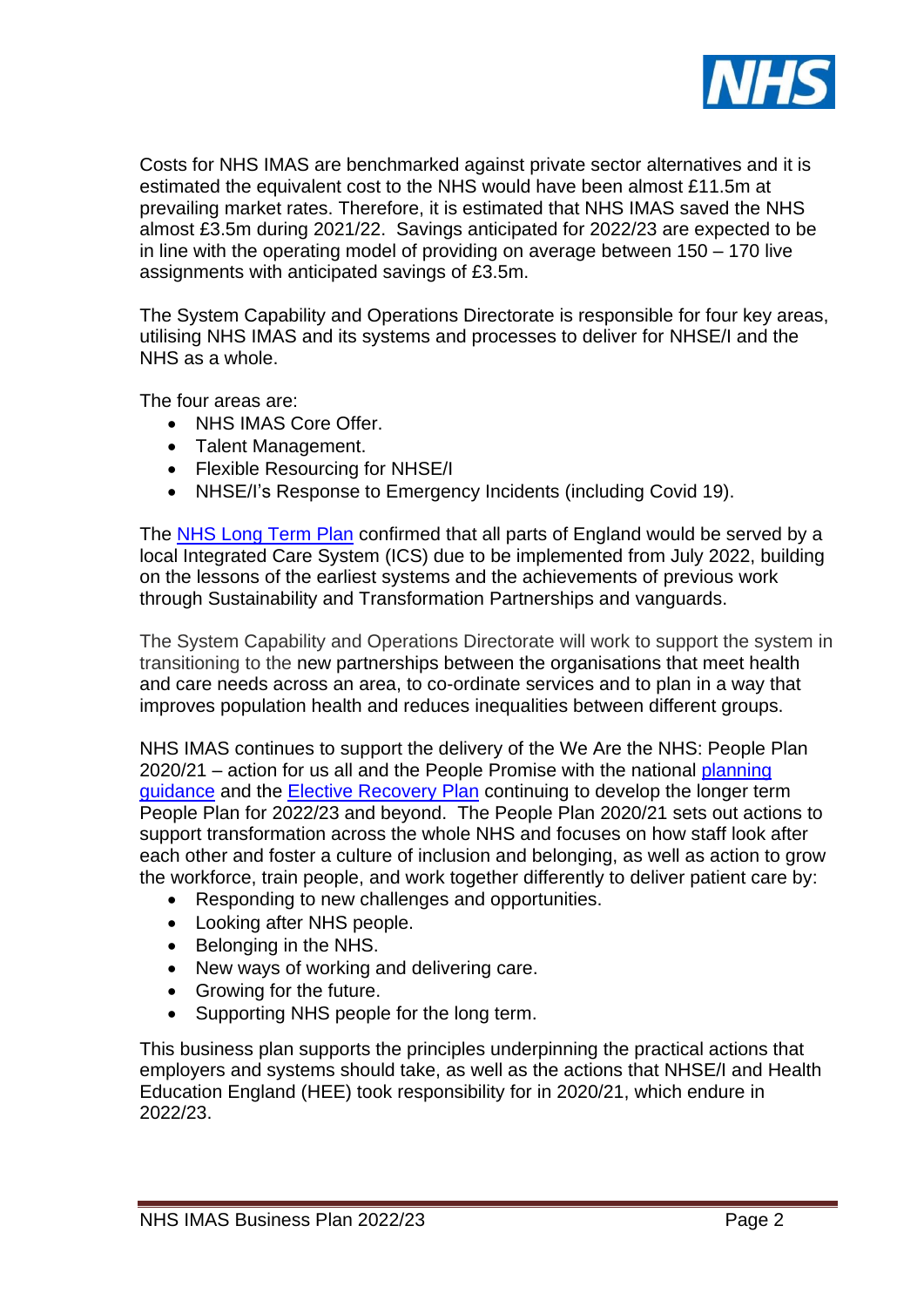

The NHS IMAS Strategic Advisory Board and management team will work to ensure its services continue to respond to the needs of the NHS and develop effective support models for the future. As national reviews and publications (including the People Plan) are published, NHS IMAS will consider the impact of recommendations and how it might support client organisations in implementing these. Where appropriate, NHS IMAS will consult its Strategic Advisory Board and adjust its Business Plan to reflect the findings in the way it operates and manages its pools.

Business Planning for 2022/23 has included the provision for supporting the NHS in its continued response to Covid-19. NHS IMAS will continue to meet its business objectives through its core funding. However, any reduction to this funding will result in a need to reduce the size of the team and the number of assignments and organisations it can support.

Funding, in terms of additional staffing need, will also be sought for any significant work over and above this business plan to ensure that this does not have an impact on NHS IMAS' ability to continue to deliver its core services. Additional costs will not be charged, wherever possible, for management time and the use of NHS IMAS' ISO-accredited quality management systems and processes.

### **6. NHS IMAS Core Offer**

NHS IMAS will ensure that it supports high quality NHS pool members and leaders to undertake challenging roles by considering what further training and development can be provided for them and working closely with colleagues developing Talent Management Programmes.

NHS IMAS will also source high quality independent pool members to provide support, whilst also ensuring good value for money and remaining within the day rate caps identified by NHSE/I.

With its focused programme approach, in-house specialists and network of NHS and independent resources, NHS IMAS is committed to providing a supportive professional service including:

- scoping of resource requirements.
- identification of readily available, highly skilled staff and the facilitation provision from initial introduction, interview arrangements through to confirmation of the assignment.
- the provision of agreement letters (specifying the objectives of the assignment and working arrangements).
- allocation of a Programme Manager from the NHS IMAS team for each assignment, who remains in contact throughout the assignment to ensure it is progressing well against the agreed scope and objectives.
- regular assessment with the pool member of any support they require to assist them whilst on assignment, including access to health and wellbeing resources and support in addition to coaching and mentoring as appropriate.
- providing a closure report at the end of the assignment which summarises the impact of the work completed and captures any learning and good practice.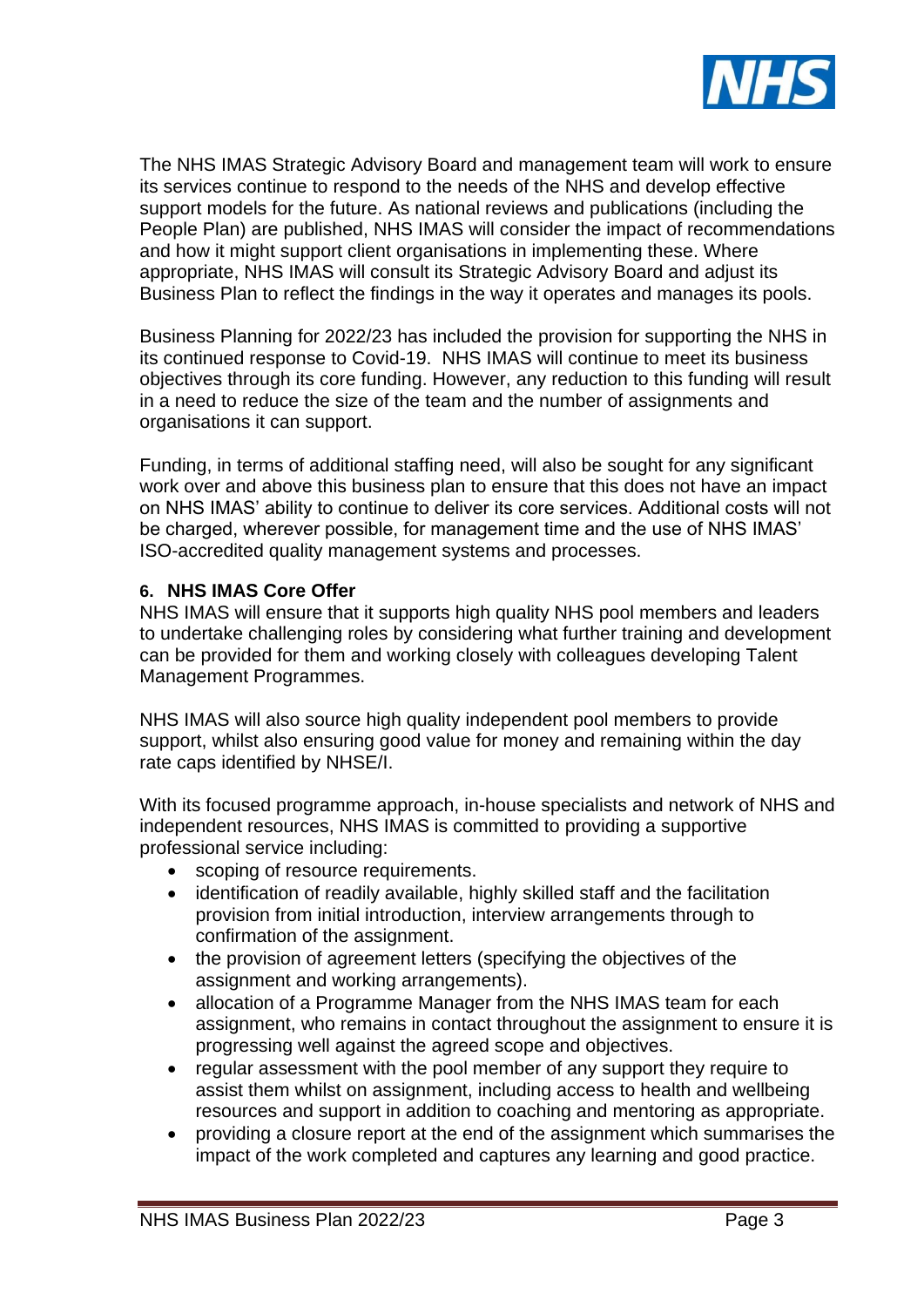

• maintaining confidentiality and discretion between all parties throughout the process.

NHS IMAS will continue to evaluate every assignment to ensure that it meets the client's needs and expectations, that the work being done, where appropriate, leads to sustainable change and that pool members deliver a high value service to clients.

Client satisfaction is vital, and NHS IMAS seeks feedback from each assignment to ensure that it remains efficient and effective in delivering the needs of the NHS. The target is for 100% of clients to say that they were so satisfied that they will use NHS IMAS again in the future.

For 2022/23, NHS IMAS aims to continue this evaluation and high level of service.

### **6.1 Quality Management**

NHS IMAS gained certification to a new, revised standard ISO 9001:2015 for its Quality Management System in March 2017. NHS IMAS retained the standard following an external surveillance audit in March 2022 with a new external accredited certification body. This is a set of standards that represent international agreement on good quality management practices. The ISO 9001:2015 standard provides a framework for taking a systematic approach to managing processes to ensure that it consistently meets customers' expectations.

The next audit will take place by the end of March 2023.

### **6.2 Environmental Management**

NHS IMAS was certified for its Environmental Management System to the revised ISO 14001:2015 International Environmental Standard in March 2017. NHS IMAS retained the standard following an external surveillance audit in March 2022 which demonstrates that it continues to meet the standard.

The next audit will take place by the end of March 2023.

The NHS IMAS service will continually develop through the practical application of the Quality Management System (certified to standard ISO 9001:2015) and the continuation of the Environmental Management System (certified to ISO 14001:2015), with successful retention through an external surveillance audit in March 2023.

### **6.3 Communications & Engagement**

NHS IMAS' reputation continues to be the main marketing tool to attract repeat and new client organisations.

NHS IMAS had published the Big Splash newsletter for almost 14 years and engaged with key stakeholders in 2021/22 to see if it was still a relevant way of communicating with them. Following the feedback, it was decided to replace Big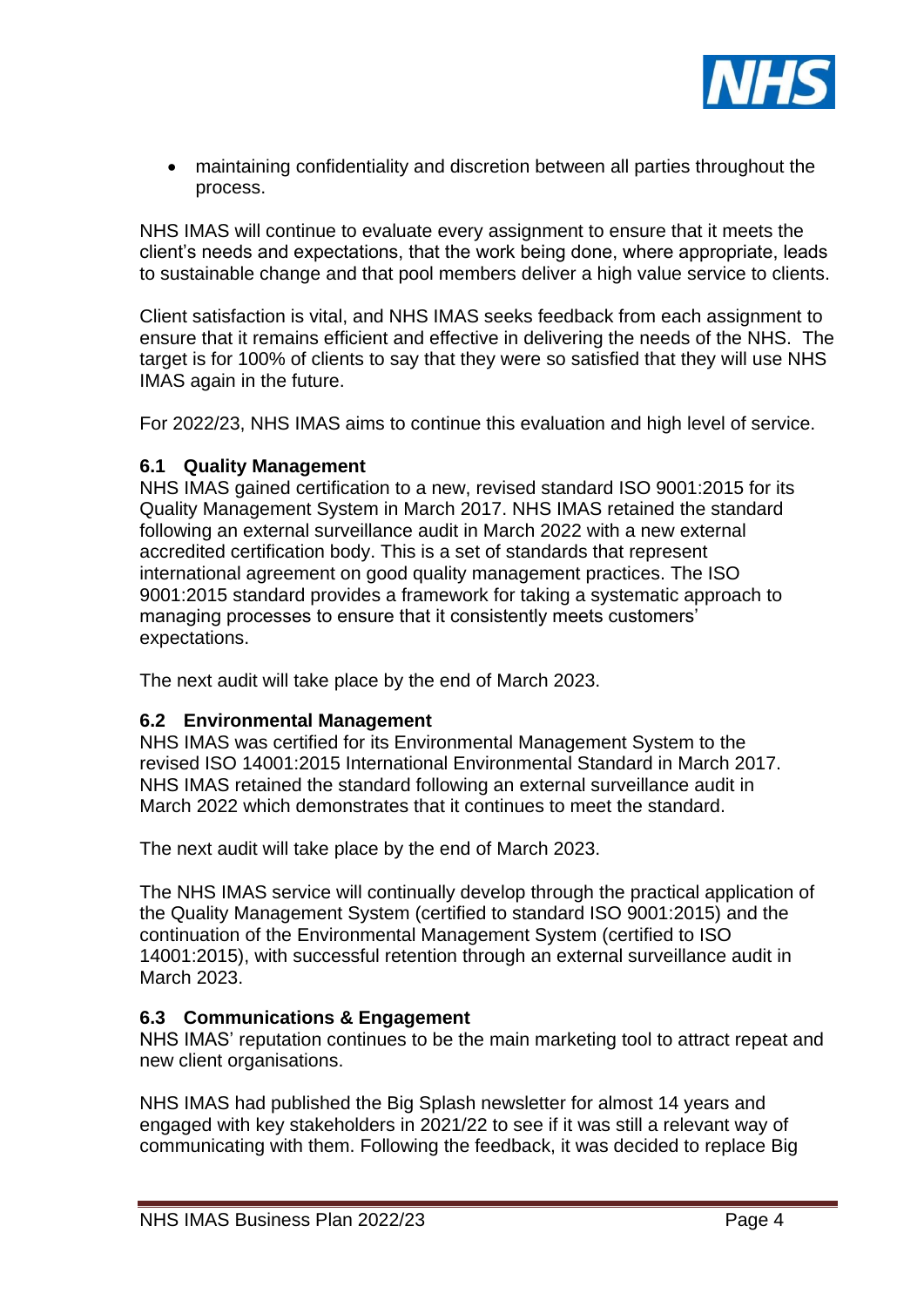

Splash with more regular communications on the website and social media platforms.

During 2022/23 NHS IMAS services will be marketed through:

- Regular communications on the NHS IMAS website and social media platforms including Twitter and LinkedIn - posting regularly to raise awareness of NHS IMAS and its services and to encourage new high-quality pool members to register.
- External articles recording the progress of NHS IMAS.
- Appropriate partnerships with other national NHS organisations and teams (such as the NHS Leadership Academy).
- Support to Regional and National Talent Management Boards and initiatives.
- The network of Partners.
- "Word of mouth" Clients and pool members recommending NHS IMAS to colleagues.
- Working with Partners and Strategic Advisory Board members to identify appropriate events to attend or for information about NHS IMAS to be shared.
- Working with NHSE/I's Improvement Directorate to support challenged Trusts.

### **6.4 Training for NHS Pool Members**

NHS IMAS will continue to provide training and support to its NHS pool members using a range of tools.

NHS pool members will be able to access mentoring through NHS IMAS whilst undertaking assignments. NHS IMAS Partners will act as mentors to pool members, and those with coaching qualifications have agreed to provide coaching, as and when appropriate.

NHS IMAS has developed a unique blended learning course to help NHS pool members develop their consultancy skills. Feedback from the first seven cohorts has been overwhelmingly positive with 100% of participants reporting that they have used the techniques and tools since completing the course and feeling that the learning has provided them with the foundations to undertake a challenging NHS IMAS assignment. Following evaluation completed during 2021/22 for all previous cohorts, an eighth cohort will take place in 2022/23.

NHS IMAS runs a number of web-based training events on topical subjects and where pool members indicate there is a training need, which receive positive feedback from pool members. Partners carry out web-based events to talk about their experiences and challenges and give pool members information and tips to help them in their career progression within the NHS. Six web-based training events are planned to take place in 2022/23.

### **6.5 Core Offer Objectives for 2022/23**

NHS IMAS will deliver the core offer by managing on average between 150 and 170 live assignments at any one time and working collaboratively with NHS colleagues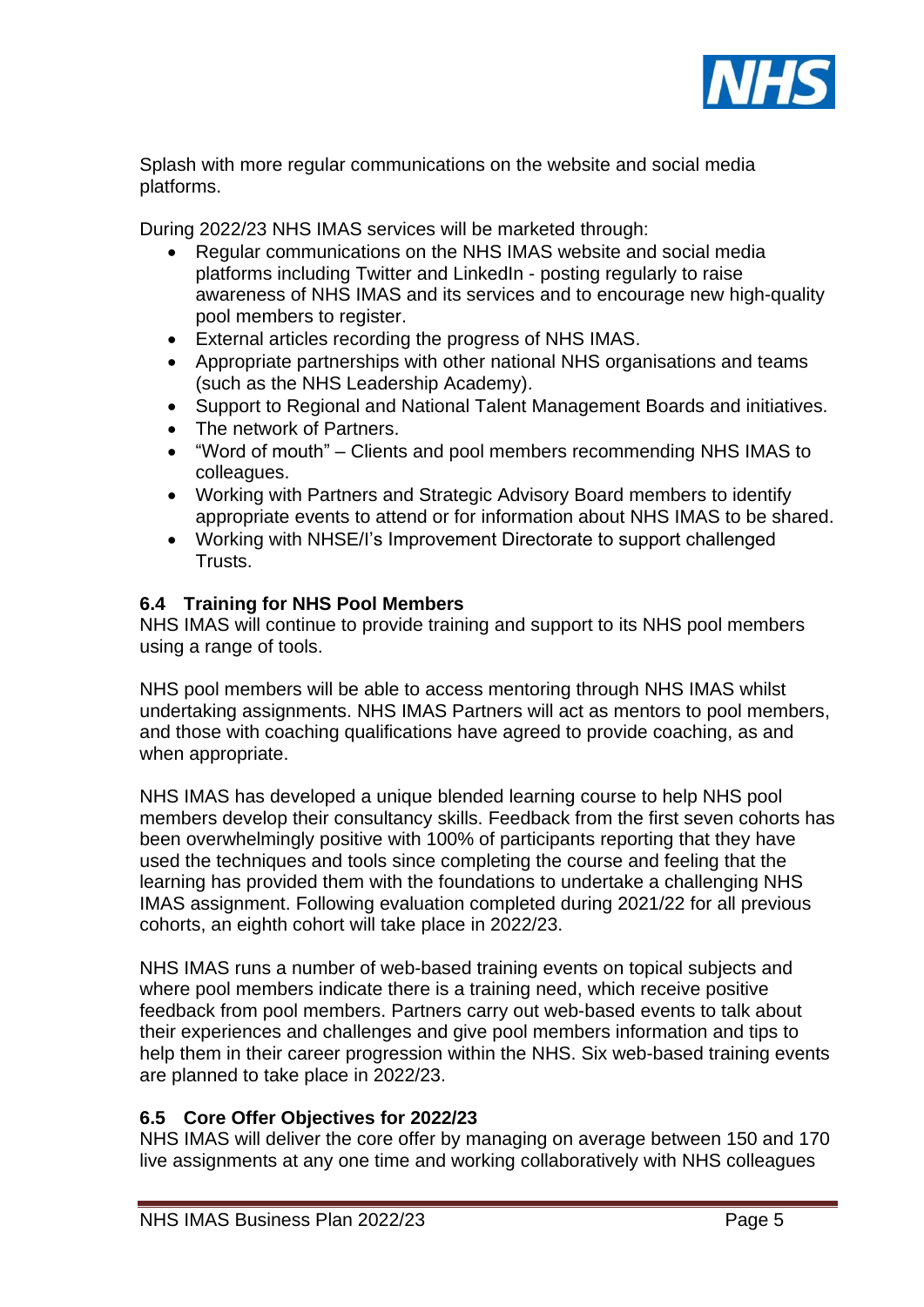

to develop an offer to fulfil the needs of developing ICSs, identifying the experience and skills required and the availability of these through NHS IMAS.

NHS IMAS will expand the skills available within the system by increasing the number of new NHS pool members by 10%, and identifying and targeting specific areas of need, offering support to providers, NHSE/I, ICSs, Clinical Commissioning Groups (CCGs), Commissioning Support Units (CSUs), Arm's Length Bodies (ALBs) and the Department of Health and Social Care (DHSC). These skills will be reinforced through the NHS IMAS core business and working collaboratively within NHSE/I through Flexible Resourcing.

In addition, NHS IMAS will continue to seek guidance and support to ensure that it is operating in a way that promotes and embodies equality, diversity and inclusion. This will include a review of pool member data, within appropriate GDPR guidelines and inform NHS IMAS' recruitment and deployment processes for the future. A targeted recruitment campaign will continue in 2022/23 and NHS IMAS assignments will be offered as 'stretch assignments' for individuals' personal development, where appropriate.

NHS IMAS will continue to document and publicise case studies of pool member's experience and lessons learnt on assignment in regular communications on the website and social media platforms.

### **7. Talent Management**

NHS IMAS supports all seven regions of NHSE/I in their Talent Management approach.

NHS IMAS is expanding its contribution to the development of future healthcare leaders in three ways:

- In partnership with NHSE/I and the NHS Leadership Academy developing Talent Management Programmes, supporting NHS senior staff through providing stretch assignments.
- Working with NHSE/I to develop its internal Talent Management Programme and facilitation of stretch assignments.
- Using Partners' expertise and extensive leadership experience to help NHS pool members understand their development needs and how they can progress towards the higher leadership levels of the NHS.

NHSE/I's Improvement Directorate refer organisations that require interim support to NHS IMAS. NHS IMAS scopes the requirements directly with the client organisation and records all received enquiries. NHS IMAS manages the matching process, discusses opportunities with individuals and submits CVs to the client for consideration.

NHS IMAS will continue to support the Chief Nursing Officers Exceptional Leaders Network and the work of the Improvement Directorate, holding specialist registers to support sustainable change. In addition, NHS IMAS will continue to support the Infection Prevention and Control National Programme, to ensure patient safety is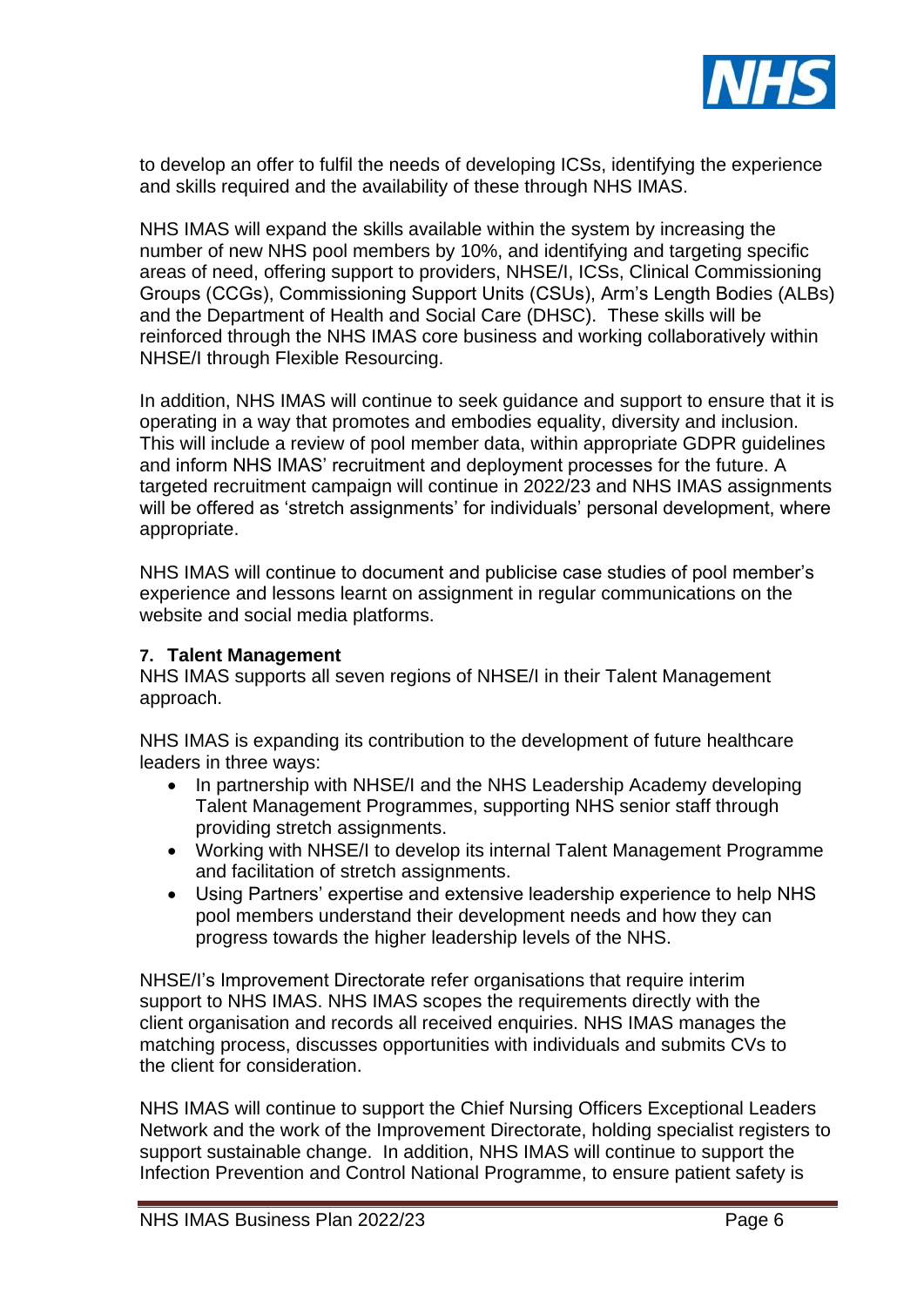

maintained and will provide access to individuals with experience in managing Children and Young People's Services to assist organisations who require specialist support in these areas, work collaboratively with the Operations Directorate to manage a bespoke register to provide NHSE/I access to senior clinical expertise who can be deployed to support an incident requiring clinical resources as required, and work with NHS X to support digital transformation across the NHS.

# **7.1 Talent Management Objectives for 2022/23**

NHS IMAS will continue to work with NHS organisations to support their Talent Management Programmes and with NHSE/I to support the ICS Talent Boards.

The NHS' Talent Management Programmes, both within NHSE/I and across the NHS, will continue to be proactively supported and developed, by utilising the NHS IMAS systems and processes to retain and map data and match individuals to appropriate stretch assignments as and when required by NHS organisations. Additional support will be given to the NHSE/I Talent Data Strategy Group by providing direction to the Talent Insights Team on how the data that is required to inform the national talent strategy and approach is collected, analysed and deployed.

NHS IMAS will support and develop talent programmes across all NHSE/I Regional Teams, and the CCGs within their areas, working with the CSU Transition Team, by sourcing required expertise either through the NHS or within the financial limits for CCGs.

### **8. Flexible Resourcing**

NHS IMAS will continue to work in collaboration with NHSE/I's Human Resources & Organisational Development (HR&OD) colleagues to:

- Refine the deployment process to support the organisational priorities.
- Join up individual systems to create a more cohesive methodology for deploying staff internally.
- Refine internal HR&OD systems to support more flexible recruitment and deployment.
- Develop policy and processes to support Flexible Resourcing across the organisation, including the Regions.

### **8.1 Flexible Resourcing Objectives for 2022/23**

NHS IMAS will work with HR&OD colleagues in NHSE/I to support an agile way of working and operating model designed by the organisation following the learning from Covid-19 and enable the mobilisation of the required skills and experience to meet the prioritised needs of the organisation. It will provide an immediate organisational response to emergency situations when required.

Working collaboratively, NHS IMAS will ensure that flexible resourcing maximises the talent available across the organisation and through CSUs to improve service to the front-line NHS and also will ensure recruitment and deployment are aligned to make best use of resources and support the talent development of the organisation's staff, supporting equality, diversity and inclusion.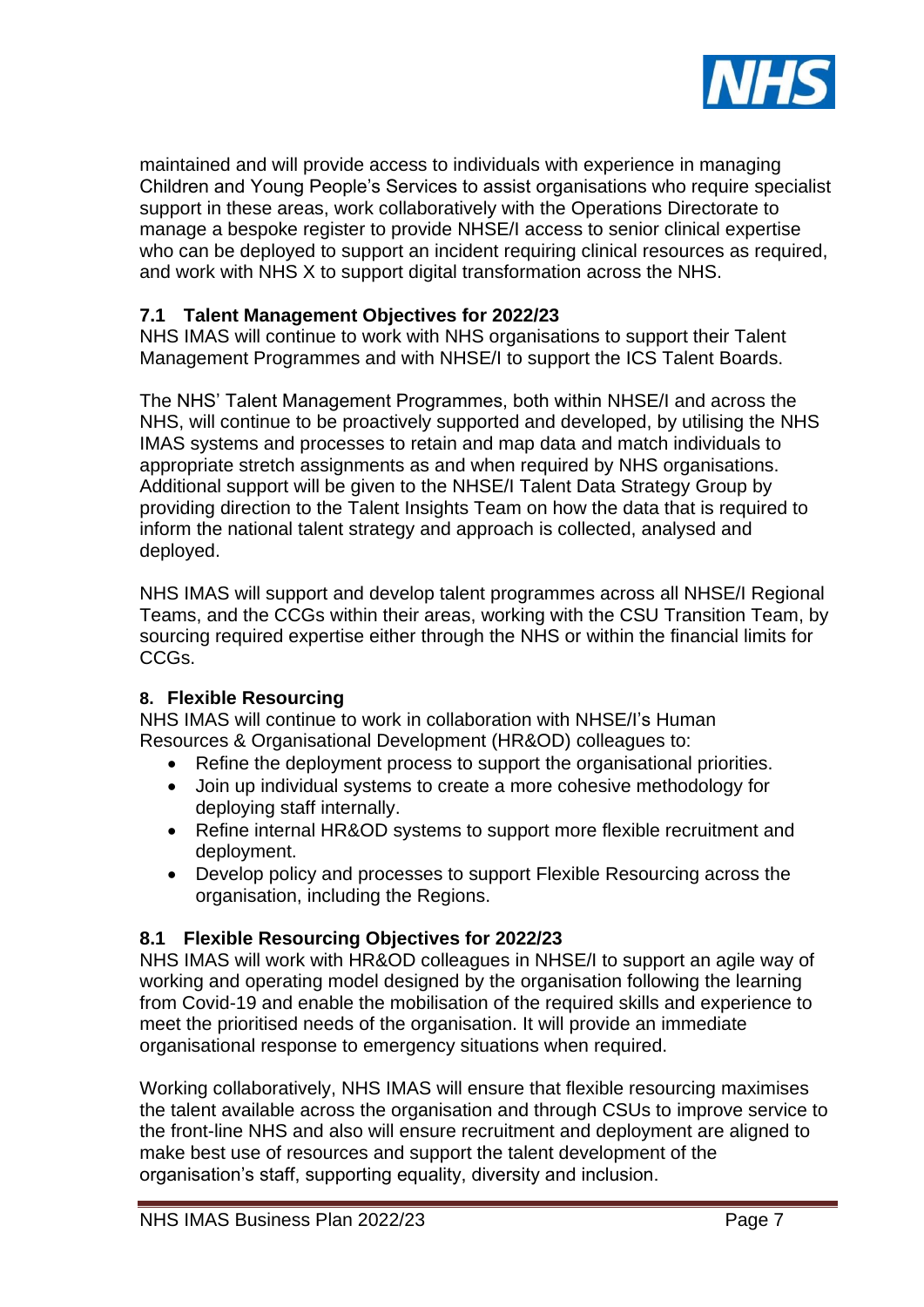

**9. NHS England & NHS Improvement Response to Emergency Incidents (including Covid 19)**

NHS IMAS is able to co-ordinate the deployment, at pace, of internal staff to respond to an incident and is commissioned to provide specific support to the organisation's response to emergency incidents, including to:

- Advise and support the National Emergency Preparedness, Resilience and Response (EPRR) team in the development of National Incident Coordination Centres (ICC).
- Profile staff volunteers based on their skills and match to roles within the ICC.
- Manage a database of staff volunteers for future use when an emergency response is required.
- Proactively support resourcing changes during an incident, staffing structures managerially and operationally as required.
- Stand up, at pace, incident response to deal with specific needs e.g Afghanistan Repatriation and Ukraine Supplies.
- Support the establishment of a National Operations Centre, and Regional Operations Centres to embed a single point of contact, shared NHS situational awareness and to act as National ICC as required.

The urgent response operating model implemented by System Capability and Operations on behalf of NHSE/I from April 2021 enables NHSE/I to deploy staff, at pace, who have volunteered, have the right skills and up to date training to fulfil a range of EPRR roles in a National ICC to meet the requirements of an organisational response to any incident.

The additional staffing resources required in 2022/23 for the above will be at Agenda for Change Band 8a x 0.5 WTE (Programme Manager) and Band 6 x 2 WTE (Business Co-ordinator). In addition, NHS IMAS will strengthen the management team by re-grading the Head of NHS IMAS to Band 9. These resources will be at a cost of approximately £122,980 (based on 2021/22 salary rates, including on costs and on call allowances). The funding for re-grading the Head of NHS IMAS will be met from existing budget allocation. The source of funding in 2022/23 for the Band 8a and Band 6 roles is programme funding to 31 March 2023.

### **10. Organisational Transformation**

NHS IMAS will:

- Work with the NHS to meet its need for transformational change.
- Evaluate learning and feedback from clients for continual improvement.
- Strengthen partnership working with key bodies across health and social care, including; HEE, the DHSC and NHSE/I.
- Support the implementation of ICSs and the transition to the new operating model.

### **11. Risks and assumptions**

The main risks and assumptions to the on-going development of NHS IMAS are: